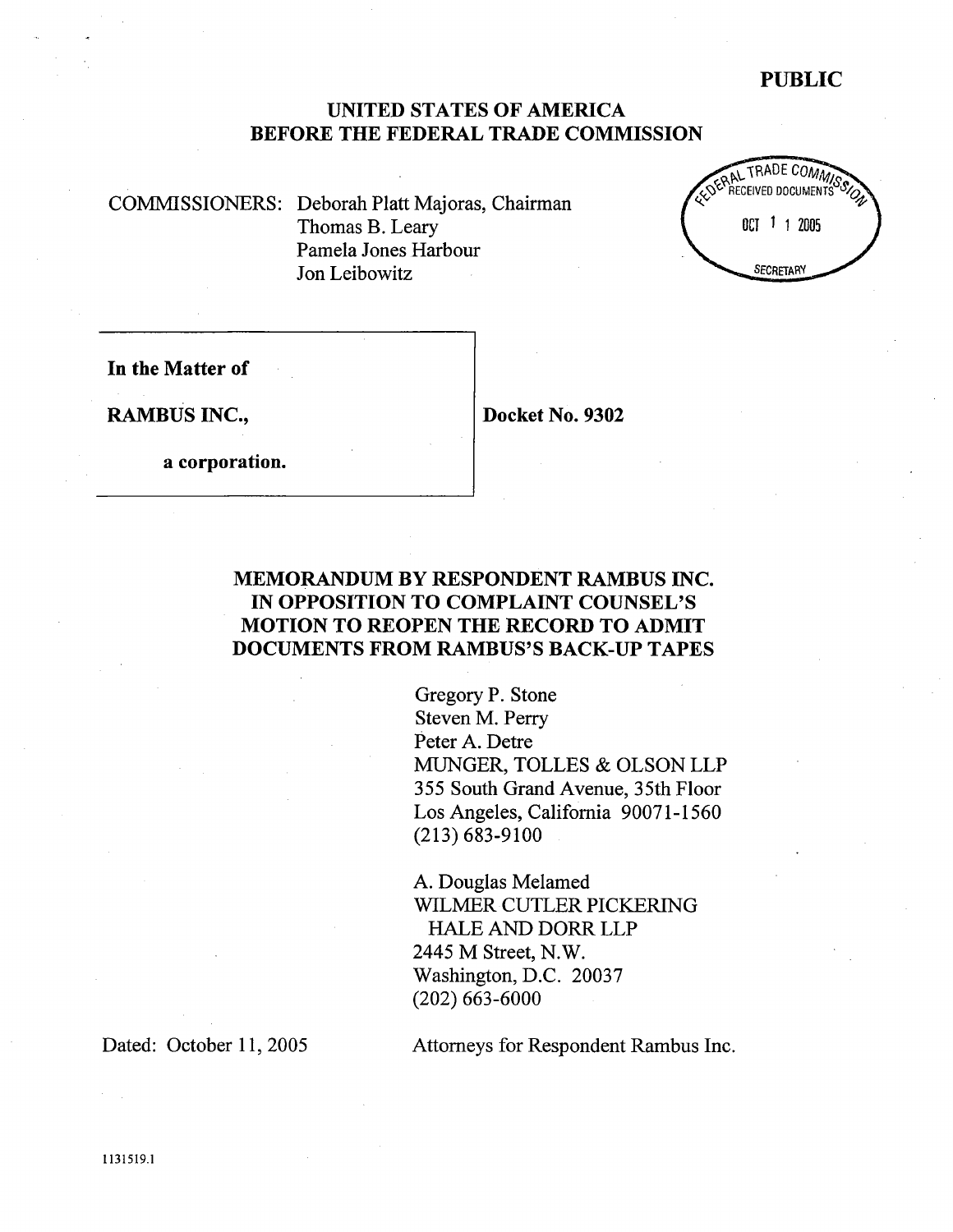#### L. INTRODUCTION.

Respondent Rambus Inc. ("Rambus") respectfully submits this memorandum in opposition to Complaint Counsel's motion to reopen the record to admit 17 documents produced by Rambus to Complaint Counsel earlier this year. The documents in question were among a large group of documents provided to Complaint Counsel as a result of Rambus's efforts to determine if certain "backup tapes" might contain documents that had not previously been reviewed or produced in litigation.

Complaint Counsel ask the Commission to admit the 17 documents (and a Rambus privilege log) because, they say, those documents are "ilustrative examples" of the many other documents found on the backup tapes and provided to Complaint Counsel. Motion to Reopen, p. 13. Complaint Counsel ask the Commission to find based upon the 17 purportedly "illustrative examples," that Rambus destroyed a "much" larger number" of relevant documents. *Id.*, p. 7. Complaint Counsel go on to suggest that the Commission should rely on *that* finding to conclude that Judge McGuire erred in holding that the evidence did not show that documents "material to the disposition of the issues in this case were destroyed." *Id.*, pp. 14-15, *quoting* Initial Decision, p. 244.

Complaint Counsel's motion has no merit and should be denied, for the following reasons:

There is no basis on which the Commission can determine the accuracy of the fundamental assumption underlying Complaint Counsel's motion – that the 17 documents are representative of the 20 boxes of documents produced to Complaint Counsel from the backup tapes. Neither the Commission

113519.

- 1 -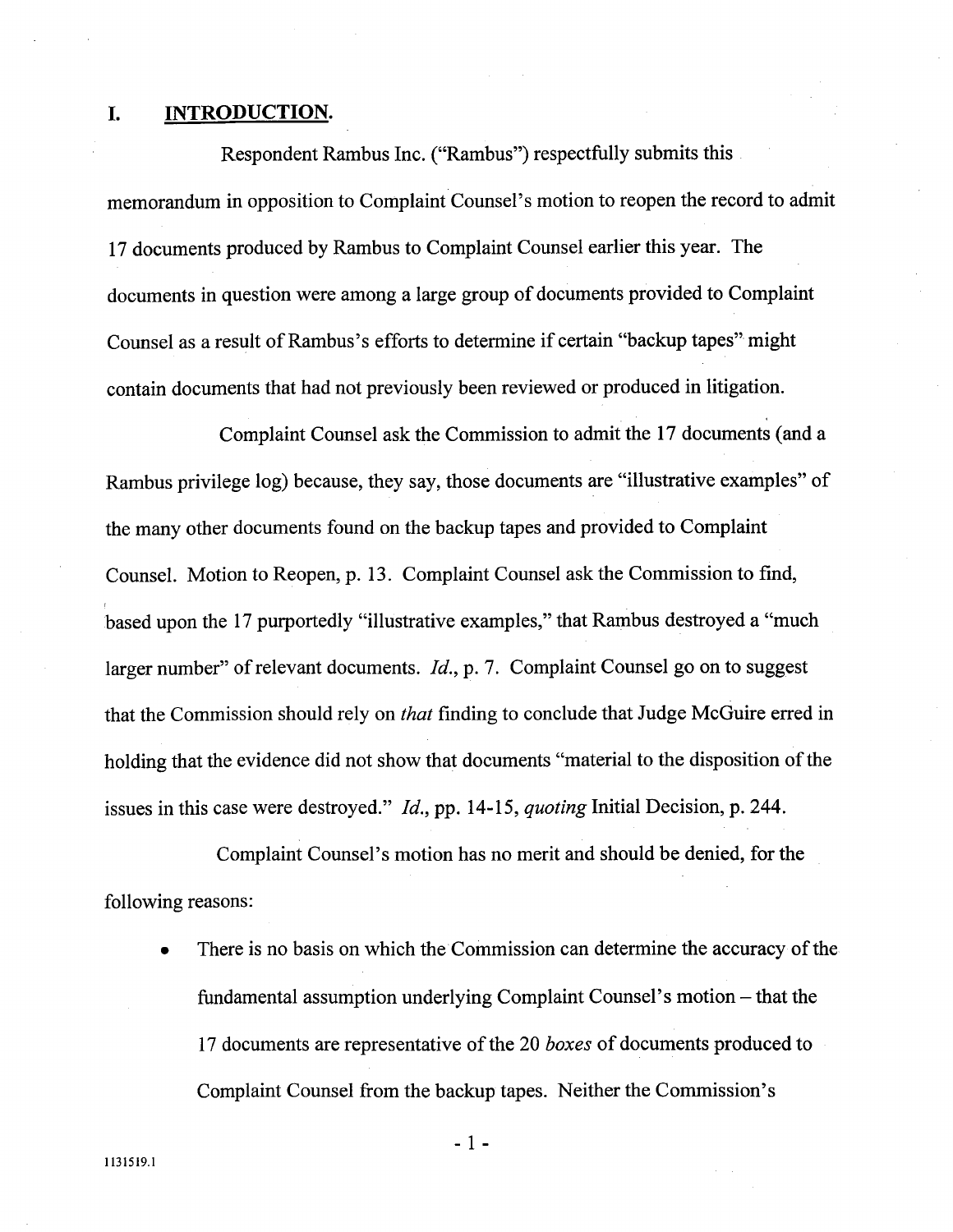precedents nor due process would allow the Commission to render findings based upon counsel's mere assertion about the contents of the remaining 99.9% of the documents now in their possession.

- There is also no basis for concluding that the 17 documents themselves show Judge McGuire's conclusion, quoted above, to be wrong. Indeed, Complaint Counsel do not assert that any of the 17 documents contradict or undermine any of the 1665 individual findings contained in the Initial Decision. In other words, Complaint Counsel do not assert that any of the 17 documents themselves affect Judge McGuire's "disposition of the issues in this case...." Initial Decision, p. 244.
- Complaint Counsel's motion to reopen the record thus demonstrates that Judge McGuire's conclusion regarding the document destruction issue was entirely correct. Complaint Counsel have undertaken a close scrutiny over an extended period of time of twenty boxes of documents that Rambus supposedly "purged" in anticipation of litigation. After completing that review, they have not identified a single finding on the merits in the Initial Decision that is undermined by those documents.
- The reason is simple. Nothing that might have once existed in Rambus's files could have affected in any way Judge McGuire's findings that Complaint Counsel failed to meet their burden of proof on numerous essential elements

- 2-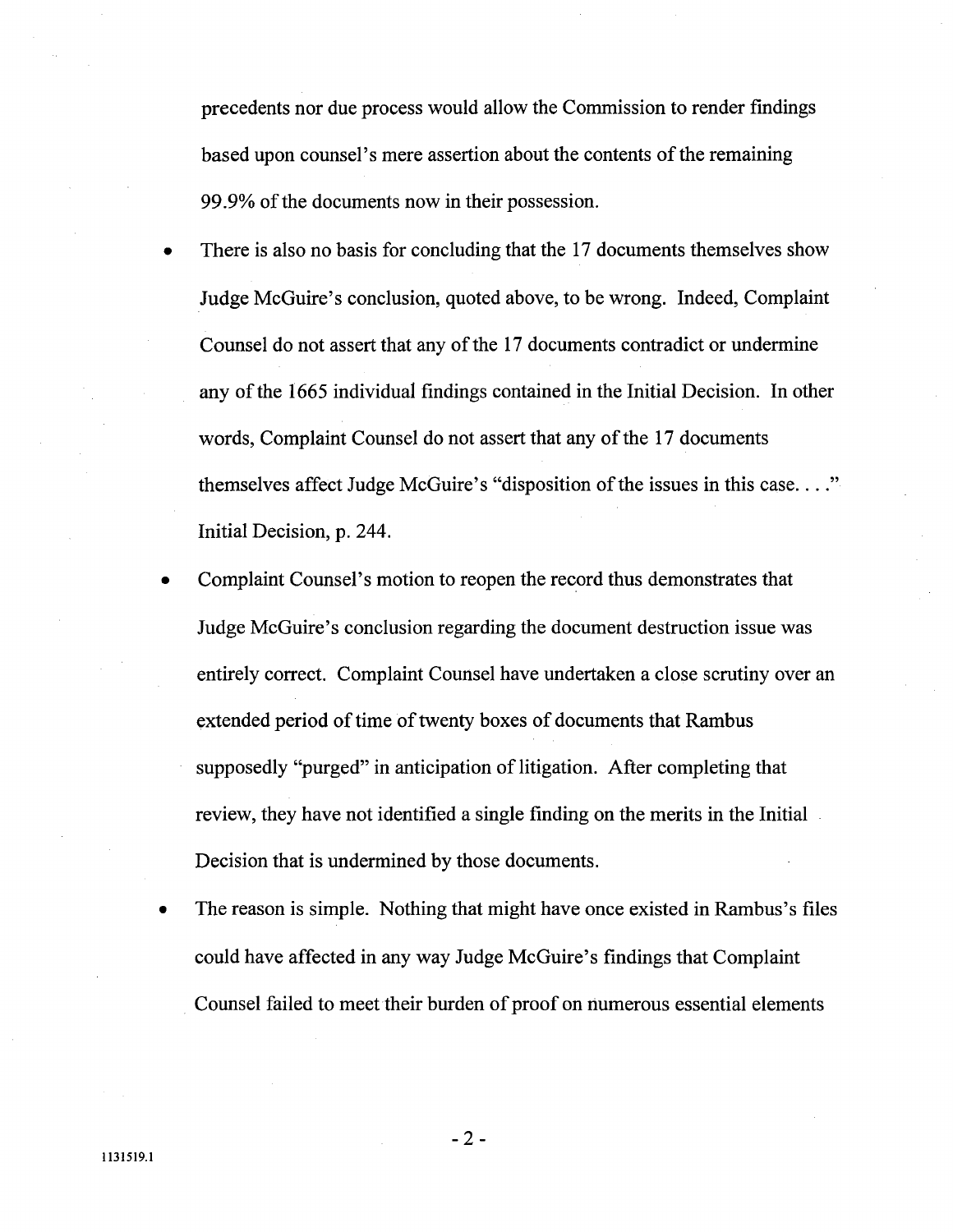of their claims. Complaint Counsel's motion to reopen the record should be denied.

### II. ARGUMENT.

#### The Seventeen Proferred Documents Are Cumulative And In Manv A. Respects Support The Findings Contained In The Initial Decision.

Complaint Counsel appear to acknowledge that the Commission should only address the document destruction issue if Rambus is shown both to have destroyed evidence that would be "material to the disposition of the issues in this case..." and to have done so in bad faith in anticipation of litigation. Motion to Reopen, pp. 3, 14 quoting Initial Decision, p. 244.<sup>1</sup> The principal question presented by this motion, therefore, is whether the 17 documents in question are "material to the disposition of the issues" that are before the Commission. As demonstrated below, the 17 documents are not material, for they are either cumulative or irrelevant or they *support* the findings and conclusions in the Initial Decision.

<sup>&</sup>lt;sup>1</sup> Rambus has demonstrated in its Amended Proposed Findings of Fact, filed August 10, 2005, and in its Responses to Complaint Counsel's Supplemental Proposed Findings of Fact, filed August 17 2005, that Rambus adopted and implemented its document retention policy at the recommendation of and with the assistance of experienced outside counsel and that Rambus was not anticipating litigation at the time. Those issues will not be addressed in this brief. Rambus also notes that a bench trial relating to many of these issues is scheduled to commence on October 17, 2005 in Hynix Semiconductor Inc. v. Rambus Inc., no. CV00-20905 RMW (N.D. Cal.)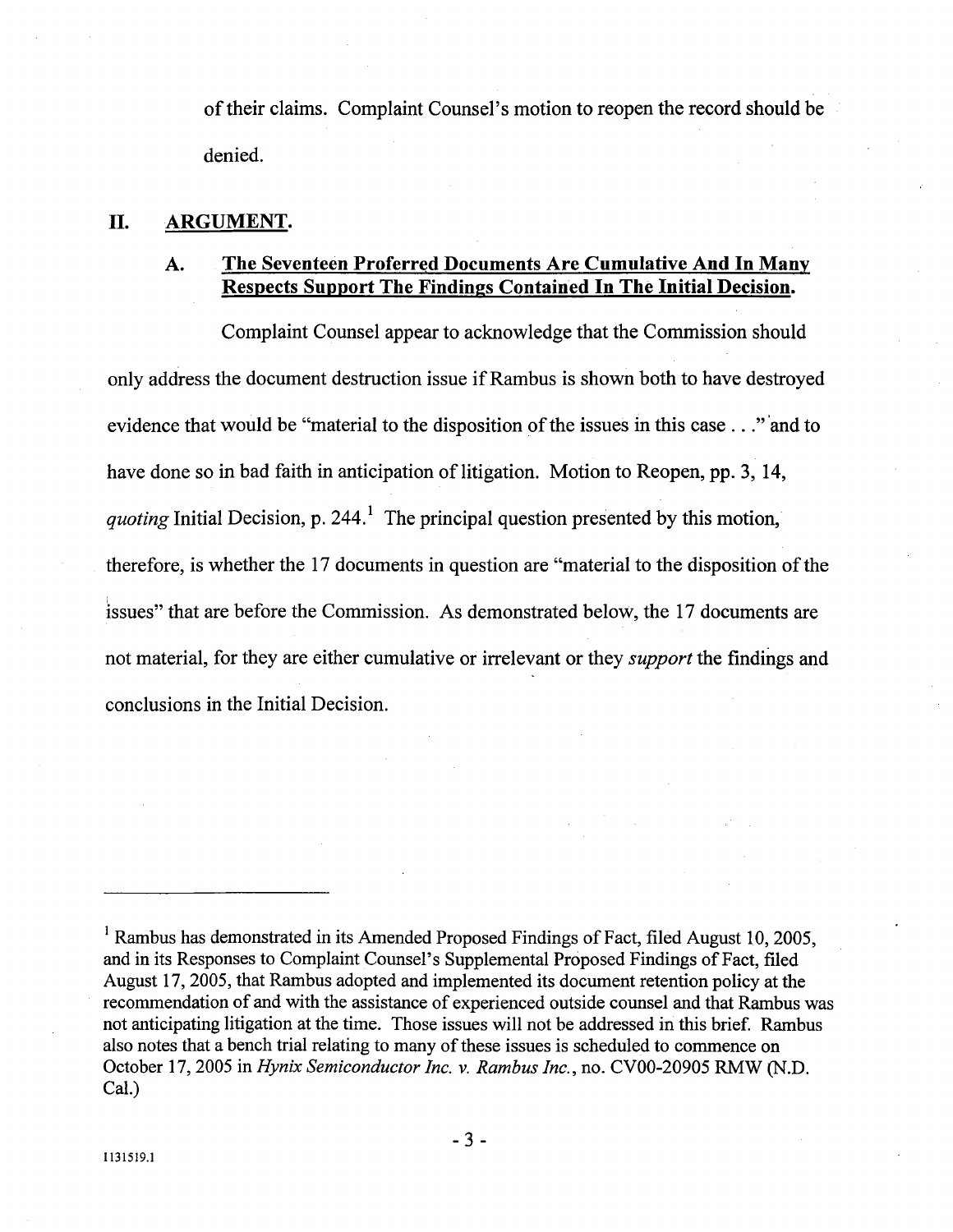#### 1. Documents Relating To Rambus's Desire To Amend Its Patent Claims Are Cumulative And Irrelevant.

Many of the 17 documents at issue here are offered by Complaint Counsel to show that while a JEDEC member, Rambus hoped to amend its pending patent claims or to file new claims, that would "enhanc( e) claim coverage" and "provide better coverage, if possible," with respect to features used or considered for use in "competitive" memory [interface] technologies." Motion to Reopen, pp. 10-11.

Such documents are entirely cumulative. Indeed, Complaint Counsel concede as much and claim only that such documents "provide further illumination." Id., p. 11. This concession is understandable, for Complaint Counsel' s briefs on appeal contained numerous citations to Rambus internal documents describing a desire to file patent claims that, *if* they ultimately issued, would allow Rambus "to request patent" licenses (fees and royalties) from any manufacturer" of synchronous DRAMs. Appeal Brief, filed April 26, 2004, p. 11, quoting CX543A at 17. A motion to reopen the record is improper and will be denied when the proferred evidence is cumulative of other record evidence. See In Re Brake Guard Products, Inc., 125 F.T.C. 138, 248 n. 38 (1998).

Documents regarding Rambus's desire to strengthen its patent claims are not just cumulative. They are also irrelevant to this appeal, for the following reasons:

> Complaint Counsel stipulated prior to trial that at the time of the adoption of the JEDEC SDRAM standard in 1993, Rambus had no undisclosed claim in any patent or pending patent application that would have been required for the manufacture or use of any JEDEC-compliant SDRAM. Initial Decision, pp. 139-142 (finding nos. 939, 959). Complaint Counsel do not suggest that any of the 17 documents lead them to doubt the accuracy of that stipulation.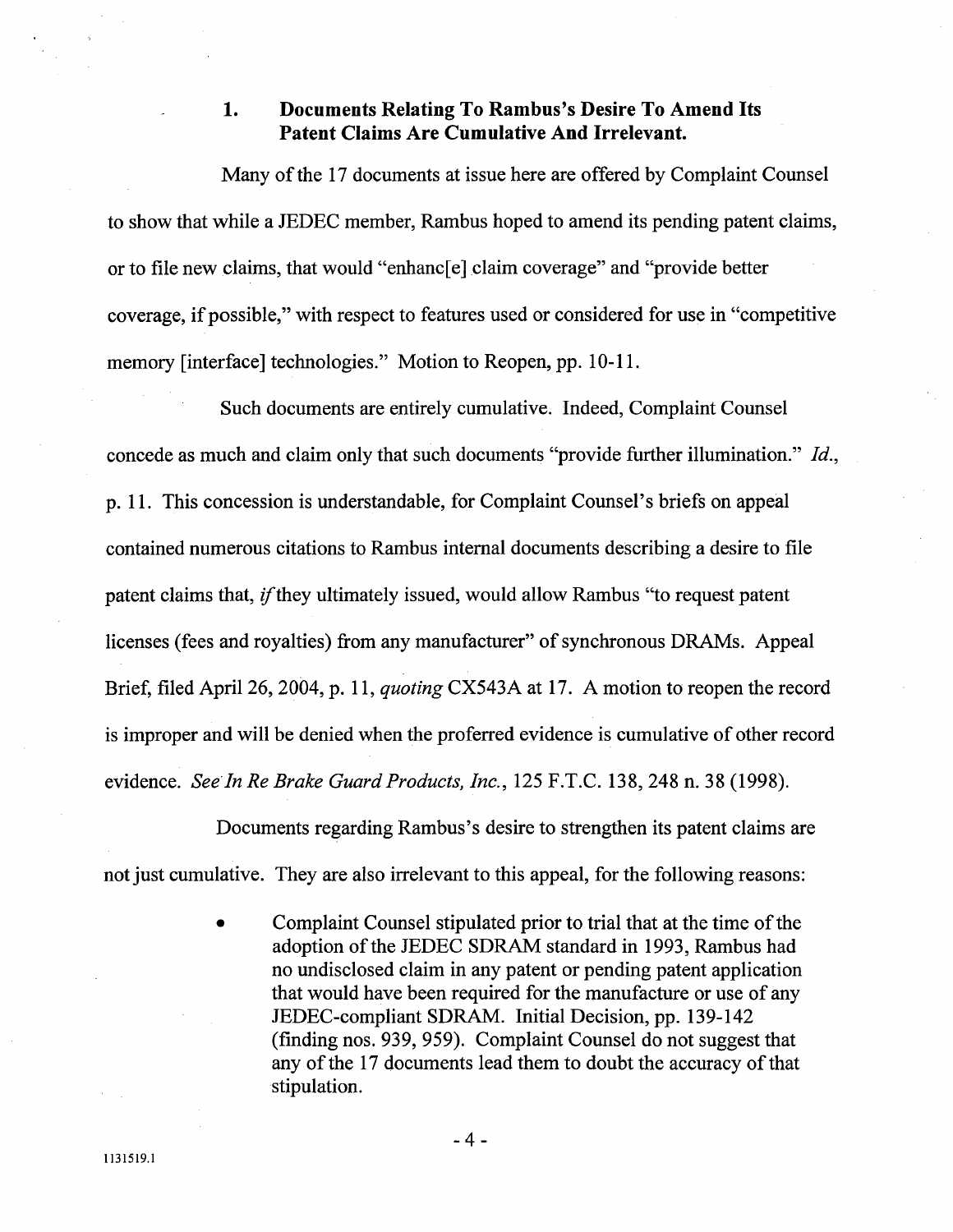- Judge McGuire did not base any of his findings or conclusions on the proposition that Rambus was not, while a JEDEC member, seeking to obtain intellectual property rights covering technologies under consideration by JEDEC.
	- As a consequence, the documents at issue would only be relevant to this appeal if they somehow undermined Judge McGuire's finding that the EIA/JEDEC patent policy did not require the disclosure of *intentions* to file patent applications. Initial Decision, pp. 115-116 (findings nos. 772-774) and pp. 269-70. See also Rambus Inc. v. Infineon Technologies, AG, 318 F.3d 1081, 1102, 1104 (Fed. Cir. 2003) (holding that the JEDEC policy did not require disclosure of "a manufacturer plans or intentions" and that "[a] manufacturer's subjective, beliefs, hopes, and desires are irrelevant.") Complaint Counsel do not contend that any of the documents at issue undermine Judge McGuire's finding, which was based in large part on clear and unambiguous official statements" by JEDEC. Initial Decision, p.  $269<sup>2</sup>$

Because the proffered documents are both cumulative and irrelevant to the

issues on appeal, they should not be admitted.

### $2.$ Documents Relating To Rambus's Understanding Of The JEDEC Patent Policy Are Cumulative, And In Any Event They Support The Findings And Conclusions In The Initial Decision.

The other documents at issue here relate largely to Rambus's understanding

of the JEDEC patent policy. See Motion to Reopen, pp. 12- 13. These documents show

that Rambus management and employees had questions about whether JEDEC required

 $2\,$  It is also important to recognize that Complaint Counsel have presumed for purposes of this litigation that all of the Rambus patents at issue are valid  $-$  that is, that Drs. Farmwald and Horowitz first conceived of and reduced to practice the inventions described in those patents. Judge McGuire held, the patent laws clearly allow an inventor to amend pending claims to protect the full scope of the inventions described in the specification of an earlier application. See Initial Decision, pp. 283-286. Documents reflecting a desire on Rambus's part to claim the full extent of its inventions thus support no inference of wrongdoing.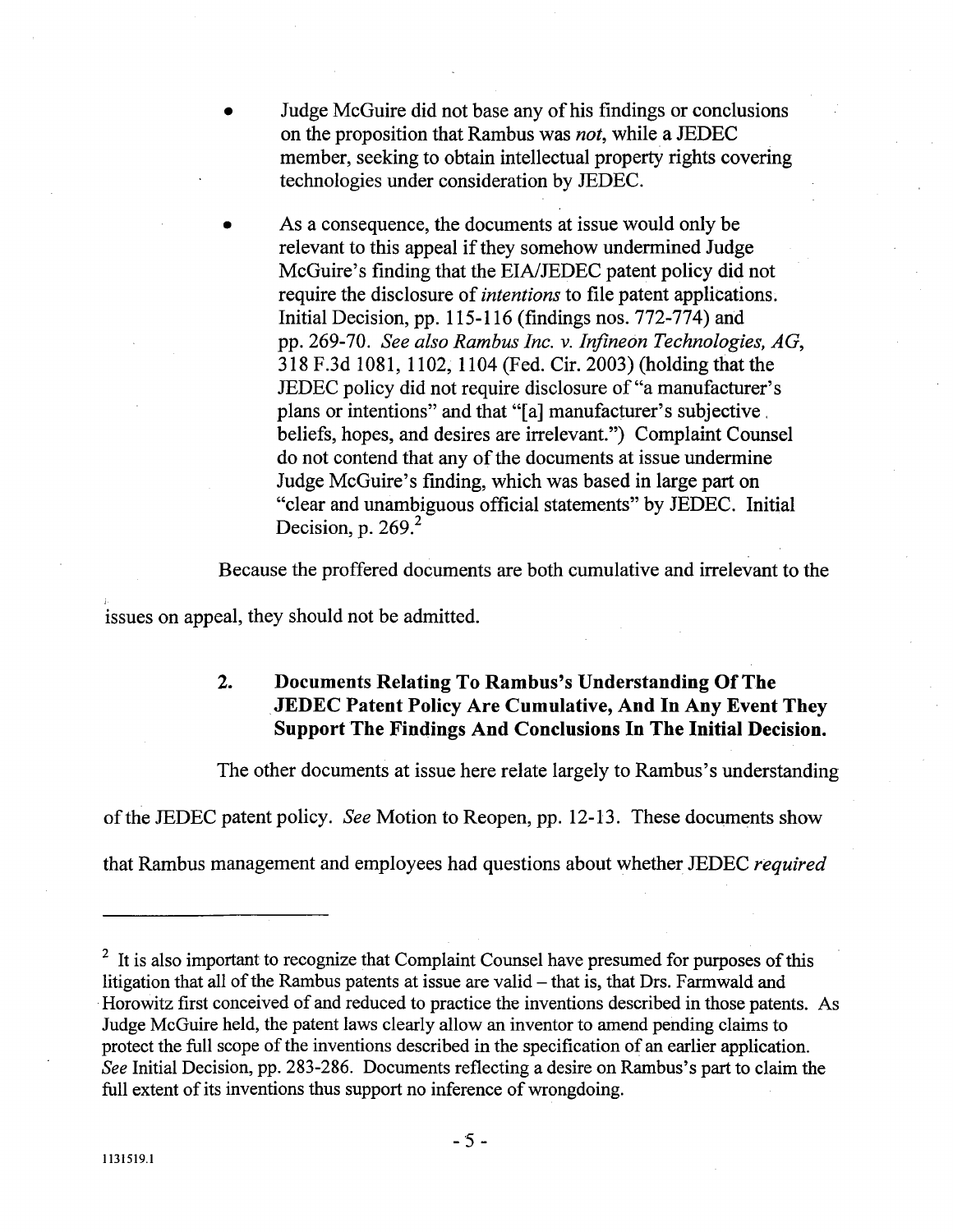disclosure of a member's relevant intellectual property or had merely *requested* such disclosure. See id., p. 12, citing CX5105; p. 13, citing CX5100-5101. The cited documents are cumulative of other record evidence. See, e.g., CX837. Moreover, as Judge McGuire found, Rambus's questions about whether disclosure was required or voluntary were answered by JEDEC Committee Chairman Gordon Kelley at the March 1993 JEDEC meeting attended by Rambus engineer Billy Garrett. See Initial Decision, 1961 (noting that the official JEDEC minutes of the March 1993 meeting had recorded Kelley's position that IBM would not disclose its intellectual property). As Mr. Garrett's newly located trip report from that meeting shows, Chairman Kelley anounced at the March 1993 meeting that his company, IBM, would "NOT discuss patents in JEDEC." See CX5107 (capitalization in original). Mr. Garrett's trip report shows that Chairman Kelley also stated that:

> "[IBM] will not discuss patents that they have, or are in process nor will they acknowledge anything about anyone else's patent. This is not against JEDEC rules. The rules ask members to make the committee aware of any patents th[at] may relate to standardization issues, and let everyone else know about them. IT DOES NOT REQUIRE YOU TO DO SO. IBM chooses not to do so.

*Id.* (italics added; capitalization in original).<sup>3</sup>

 $3$  Rambus does not object to the inclusion in the record of the copy of Mr. Garrett's trip report proffered by Complaint Counsel, CX5107. Because the copy proffered by Complaint Counsel was not addressed to Rambus's primary JEDEC representative, Richard Crisp, and to avoid any question about whether Mr. Crisp in fact received the trip report, Rambus hereby moves into evidence RX2554 (copy attached), an email by Mr. Garett sent on March 7, 1993 that is identical in all respects to CX5107, except that it is addressed to Mr. Crisp (with an apology from Mr. Garett for leaving him off the original distribution list).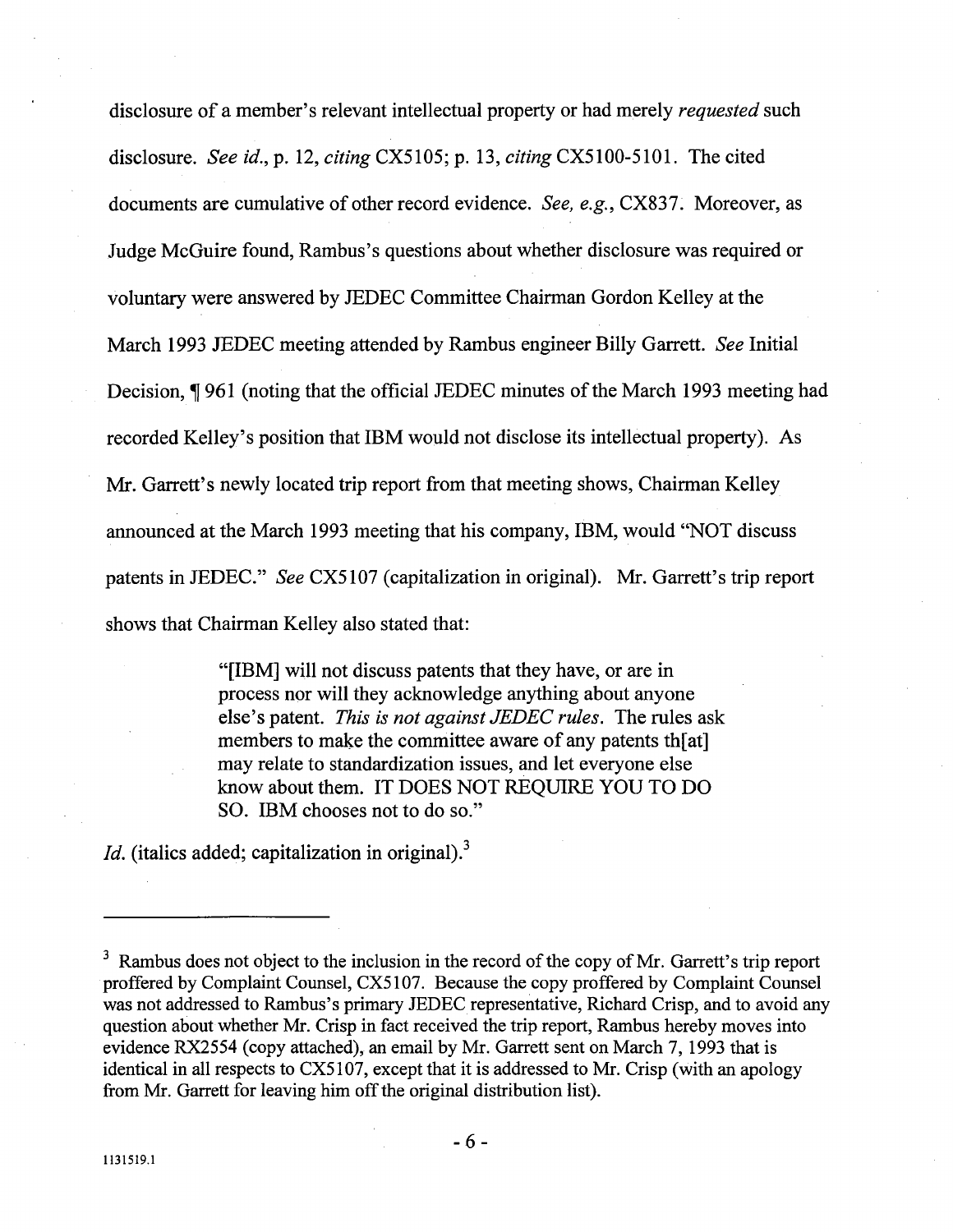As Mr. Garrett's use of capitalization indicates, this announcement by the Chairman of the JEDEC 42.3 Committee was important confirmation for Rambus that disclosure at JEDEC meetings was voluntary, not required. See generally Initial Decision, p. 265 (finding by Judge McGuire that there is "overwhelming evidence from contemporaneous documents, the conduct of participants, and trial testimony that the disclosure of intellectual property interests was encouraged and voluntary, not required or mandatory"). In sum, the fact that Complaint Counsel can now point to additional documents showing a *question* by Rambus about whether it was obligated to disclose its intellectual property is far outweighed in importance by the new evidence that Rambus

heard and understood Chairman Kelley's clear *answer* to that question.<br>Complaint Counsel also proffer an email by Mr. Crisp that supposedly shows his understanding that, in Complaint Counsel's words, "the JEDEC patent disclosure rule is intended to avoid antitrust problems . . . ." Motion to Reopen, p. 12,  $\text{citing CX5113.}$  The email by Mr. Crisp, however, discusses "RAND" licensing rather than disclosure, and it focuses on potential claims against JEDEC, not against a JEDEC member. See CX5113. The email is, in any event, virtually identical to an email by Mr. Crisp that was produced long ago and that is already included in the trial record, as this comparison shows:

- 7 -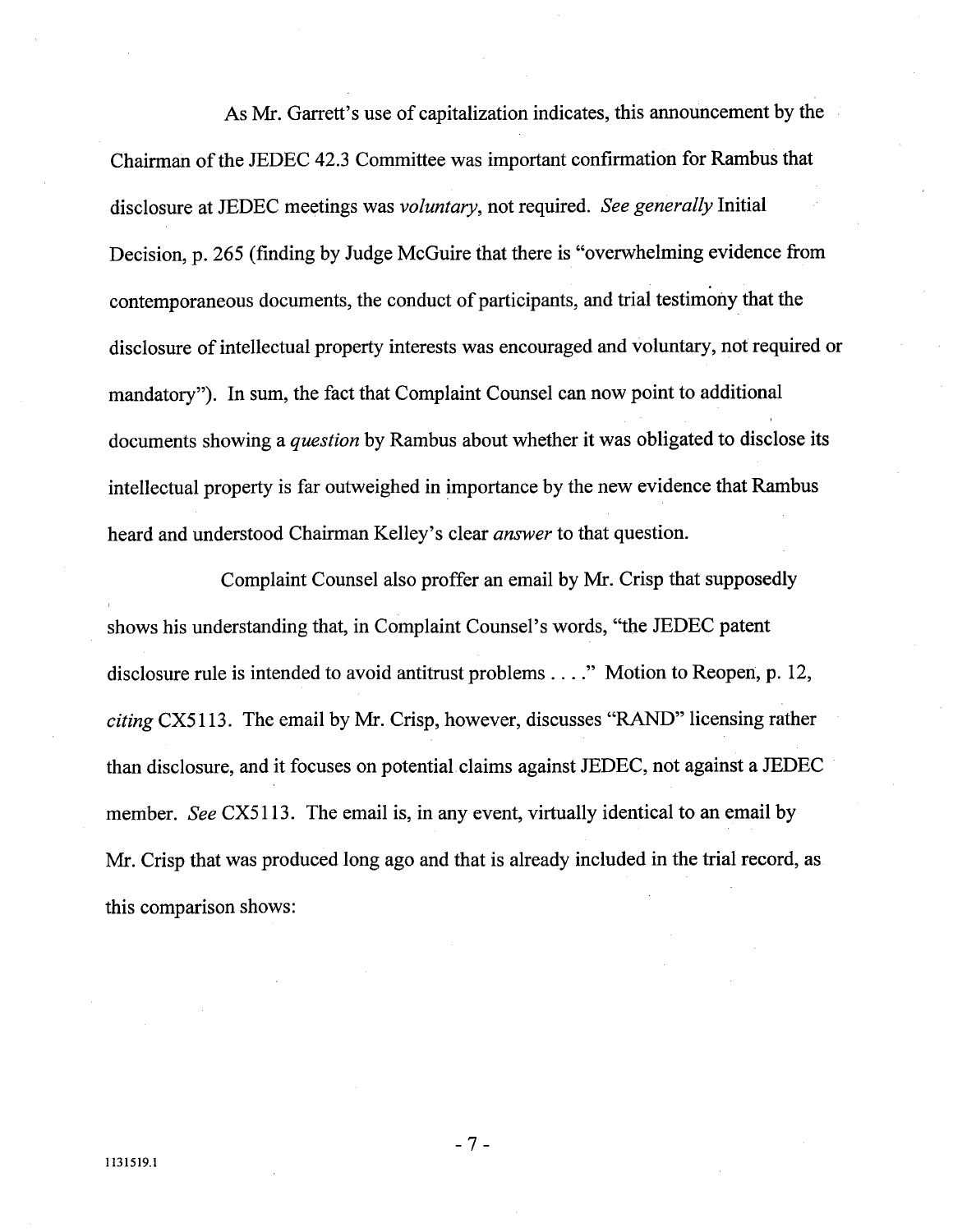# CX5113 at 1 CX711 at 16

Really the major reason for the policy they "Micron says the policy exists due to antihave in place is that if they were to  $\vert$  trust concerns. That if a group of standardize something that has a patent on  $\Box$  companies wanted to keep out competition it and the patent is necessary to build the  $\frac{1}{1}$  they could agree amongst themselves to device and the patent holder decides to not  $\parallel$  standardize something that is patented and license certain companies, then they  $\parallel$  not license those that they do not want to potentially have an antitrust situation on compete with." their hands.

The Crisp email (CX 5113) is therefore cumulative and should not be admitted.

### **B.** Complaint Counsel Have Not Met Their Burden With Respect To The Privilege Log (CX 5117), And It Should Not Be Admitted Into The Record.

Complaint Counsel request that the Commission reopen the record to admit a privilege log provided by Rambus to Complaint Counsel describing certain documents found on the backup tapes that have been withheld from production on privilege grounds. Complaint Counsel offer no explanation in their motion for this request. There is no reason why the privilege log itself is relevant here, and there is no reason to believe that the privileged documents would be harmful to Rambus's position or helpful to Complaint Counsel's case. Moreover, Complaint Counsel could not argue that any alleged destruction of *privileged* documents would support an inference that documents were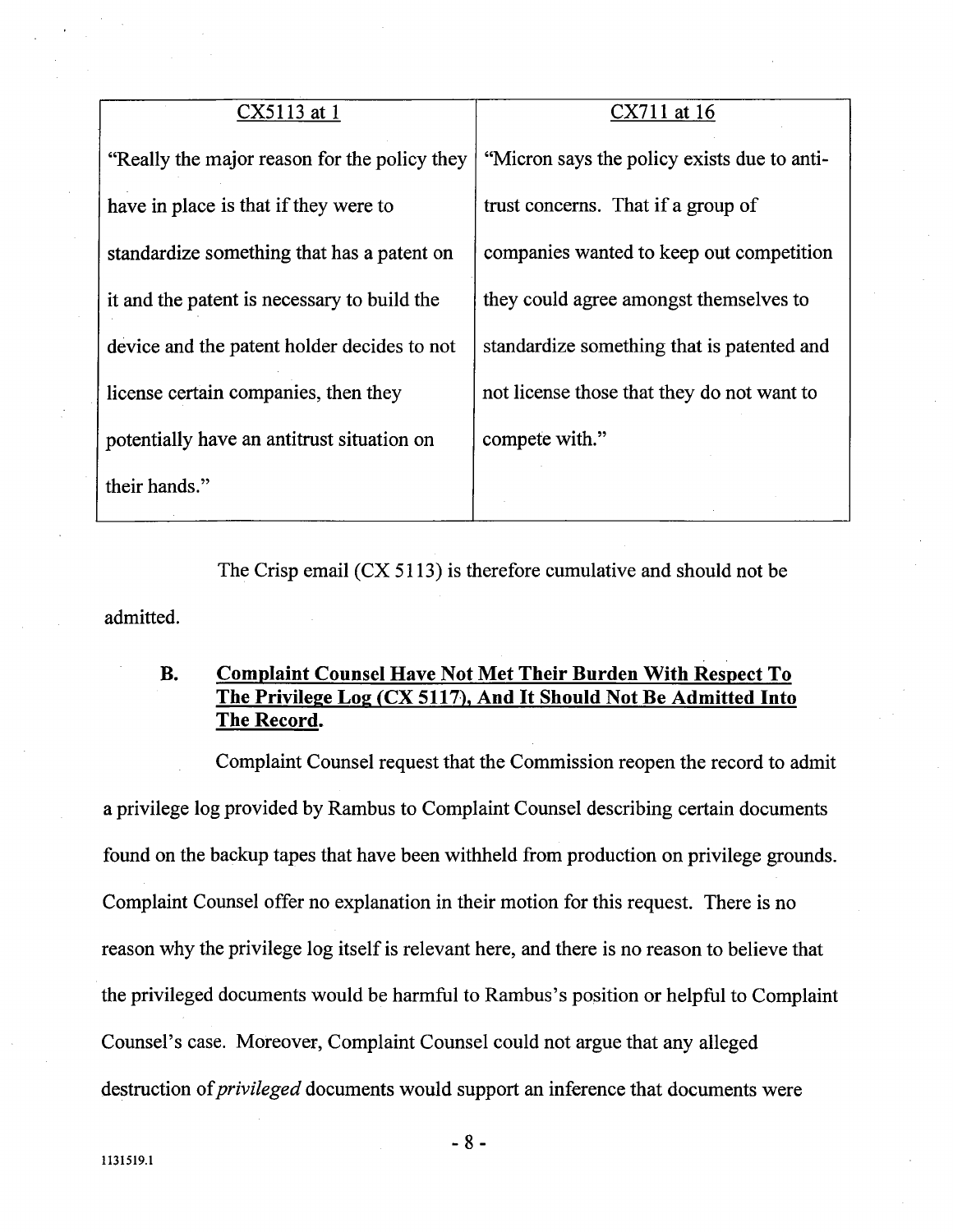destroyed to prevent their use in future litigation. Surely Rambus could not have predicted back in 1998 that its attorney-client privileges would someday be pierced by a federal judge, so that documents ordinarily protected from discovery would become available to its litigation opponents and therefore needed to be destroyed. The privilege log (CX 5117) should not be admitted.

### Complaint Counsel's Continued Assertions Regarding The C. Alleged Prejudice To "A Full And Fair Administrative Litigation" Are Unsupported By The Evidence And Wrong.

Complaint Counsel use their motion to reopen the record, and the largely speculative "timeline" attached to it, as vehicles for restating their argument that Rambus's document retention policy somehow prejudiced the Commission's "efforts to conduct a full and fair administrative litigation." Motion to Reopen, p. 18.

Complaint Counsel's argument is both irrelevant to the Motion to Reopen and entirely false. Complaint Counsel's failure to meet their burden of proof on numerous essential elements of their claims against Rambus could not have been caused in any way by Rambus's alleged destruction of documents. For example:

Nothing that might have once existed in Rambus's files could have had any effect on Judge McGuire's finding that JEDEC members were not required to disclose patent applications or an intention to file or amend patent applications. Initial Decision,  $\sqrt{\frac{4}{772}}$ -774 and pp. 269-270. This finding was largely based on "clear and unambiguous official statements of policy" from

 $-9-$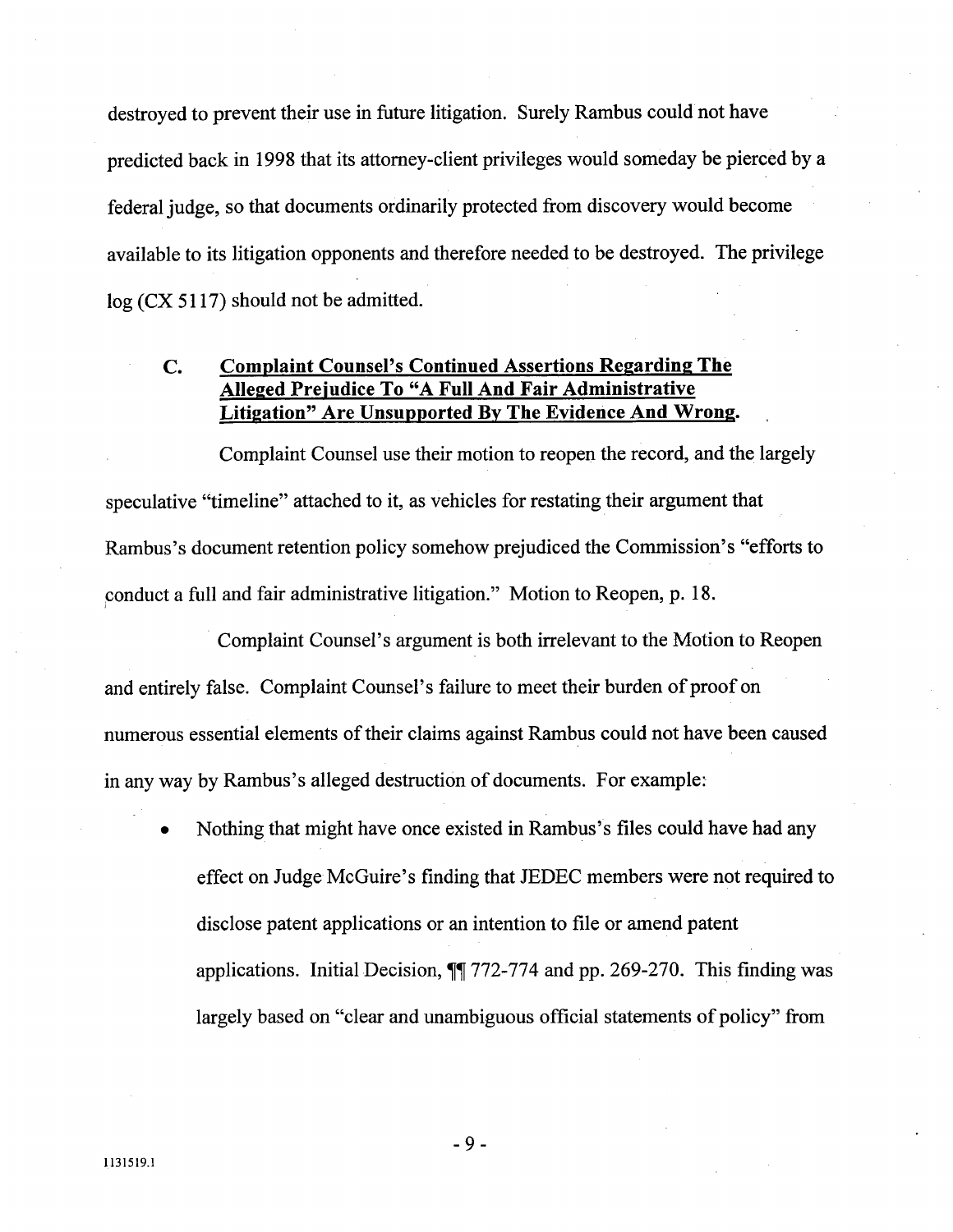JEDEC's files and on Judge McGuire's determination that "after-the-fact" testimony of interested witnesses" was not credible. Id.

- Nothing that might have once existed in Rambus's files could have had any effect on Judge McGuire's finding that "the disclosure of intellectual property interests (by JEDEC members) was encouraged and voluntary, not required or mandatory." Initial Decision, p. 265. This finding was largely based on "the manuals which discuss the patent policy, a March 1994 memorandum by JEDEC' s secretary, the EIA' s comments to the FTC in connection with the Dell consent decree, JEDEC's internal memoranda, the ANSI patent policy guidelines, the actions of other JEDEC members in not disclosing patents and JEDEC' s reaction thereto, the ballot for voting on technology, and the patent tracking list," all of which constituted "evidence that disclosure of intellectual property under the EIA/JEDEC patent policy was not mandatory." Id.
- Nothing that might have once existed in Rambus's files could have had any effect on Judge McGuire's finding that intellectual property disclosures by JEDEC members were "not expected until formal balloting" or his finding that " many of the presentations relied upon by Complaint Counsel never were balloted at JEDEC...." Initial Decision, pp. 273-274. These findings were largely based on JEDEC's own official minutes and the testimony of JEDEC Council Chairman Gordon Kelley. *Id.*,  $\mathbb{I}$  783-785 and pp. 273-274.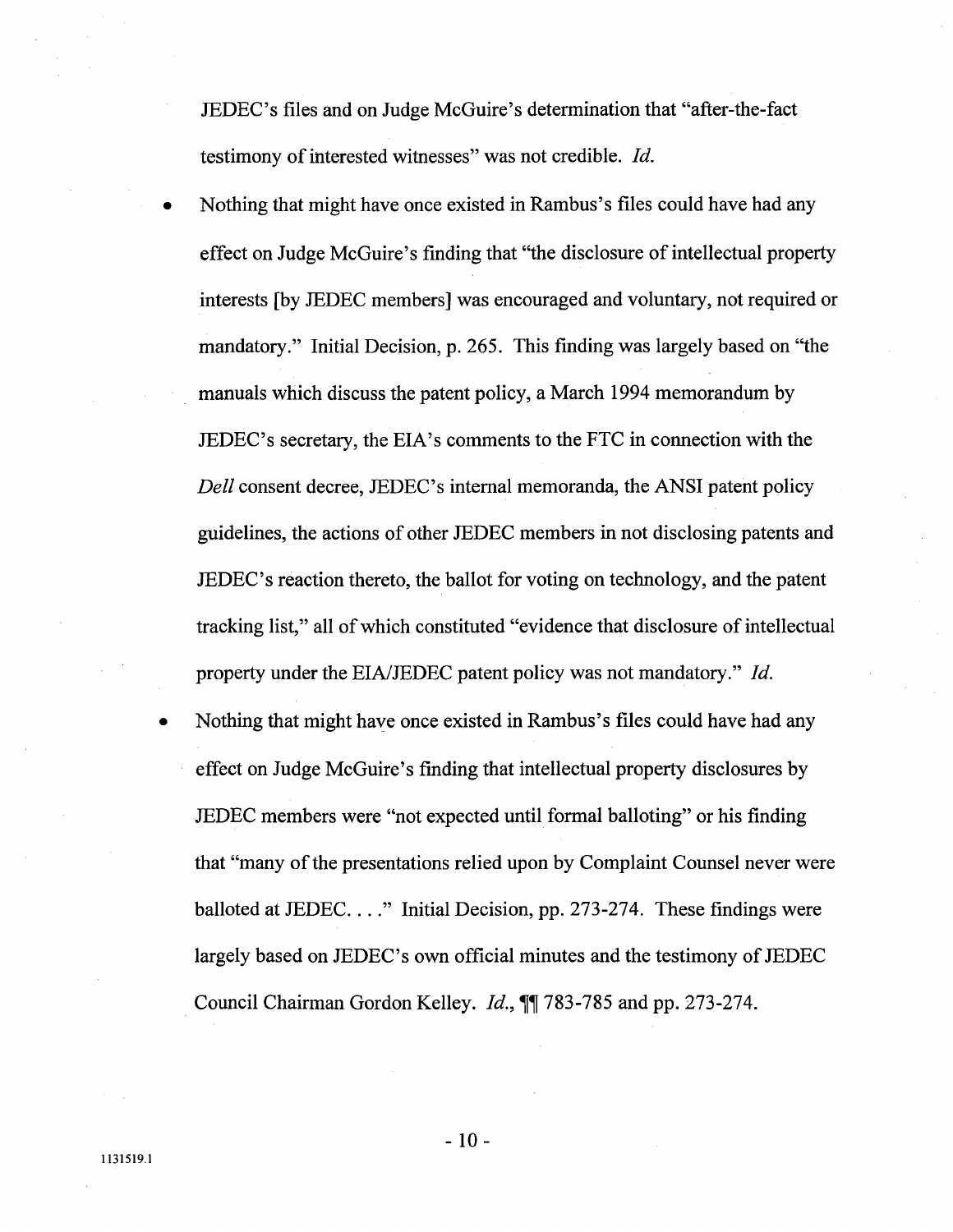- Nothing that might have once existed in Rambus's files could have had any effect on Judge McGuire's determination that Complaint Counsel had failed to demonstrate that amendments to broaden the claims contained in patent applications were improper, either under patent law or EIA/JEDEC rules. Initial Decision, p. 331.
- Nothing that might have once existed in Rambus's files could have had any effect on Judge McGuire's finding that JEDEC standardization is neither necessary nor sufficient to ensure that a technology or feature achieves marketplace success. Initial Decision,  $\sqrt{\parallel 1037 - 1048}$  and pp. 302-303.
- Nothing that might have once existed in Rambus's files could have had any effect on Judge McGuire's finding that JEDEC would not have adopted alternative, unpatented technologies ifRambus had made the disclosures suggested by Complaint Counsel. Initial Decision, pp. 319-323.
- Nothing that might have once existed in Rambus's files could have had any effect on Judge McGuire's finding that Complaint Counsel had not shown that DRAM manufacturers were presently "locked in" to the use of the Rambus technologies. Initial Decision,  $\mathbb{I}$  1582-1664 and pp. 326-328.

In sum, Rambus's allegedly improper document destruction did not affect and could not have affected Complaint Counsel's ability to meet their burden of proof on numerous essential elements of their claims. The Initial Decision was entirely correct in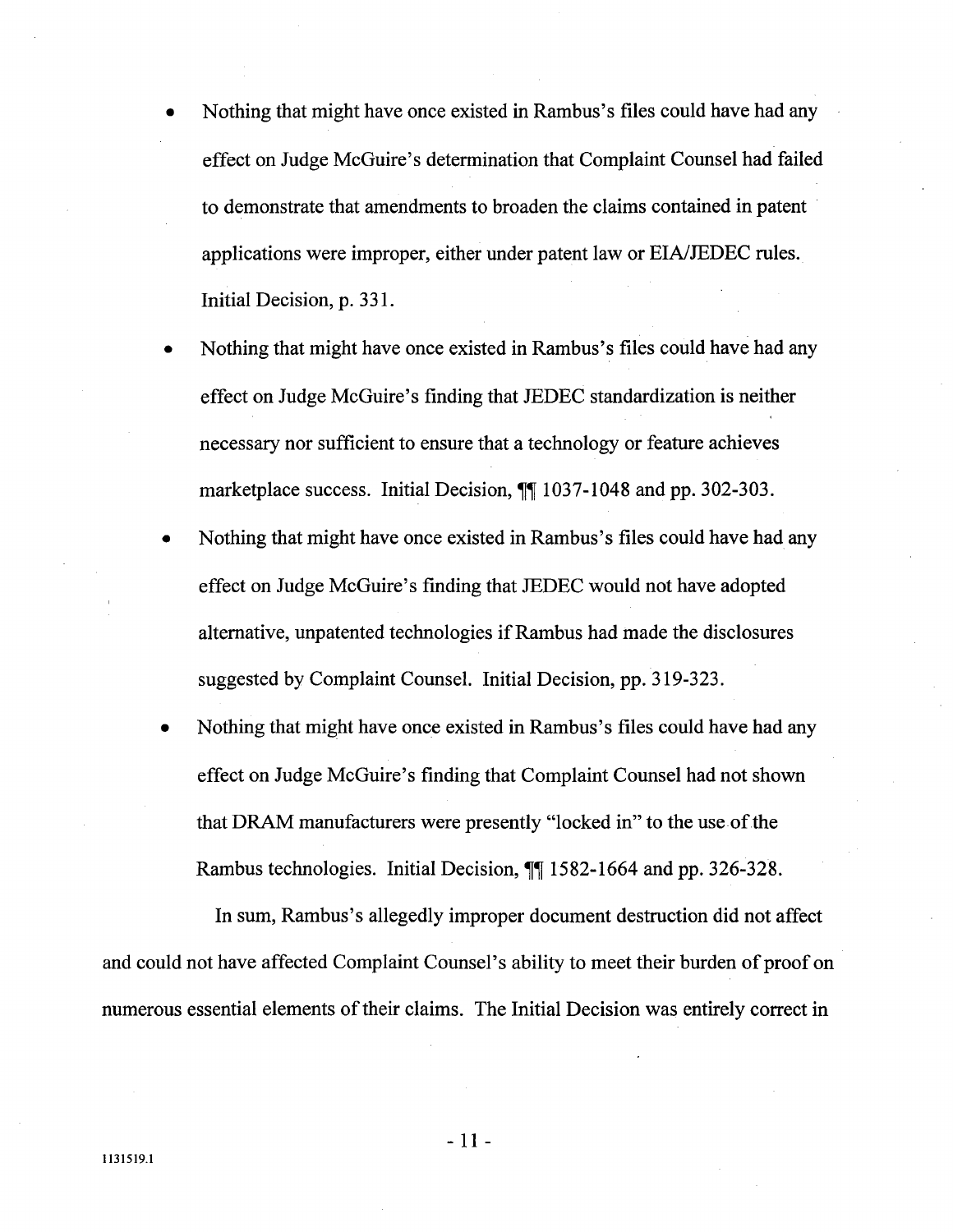its holding that "the process here has not been prejudiced" by Rambus's alleged destruction of documents. *Id.*, p. 244.

## III. CONCLUSION.

For all of the foregoing reasons, Complaint Counsel's motion should be denied.

DATED: October 11, 2005 Respectfully submitted,

 $\ell$  . Gregory P. Stone

Steven M. Perr Peter A. Detre MUGER, TOLLES & OLSON LLP 355 South Grand Avenue, 35th Floor Los Angeles, California 90071-1560 (213) 683-9100

A. Douglas Melamed WILMER CUTLER PICKERING HALE AND DORR LLP 2445 M Street, N. Washington, D.C. 20037 (202) 663-6000

Attorneys for Respondent Rambus Inc.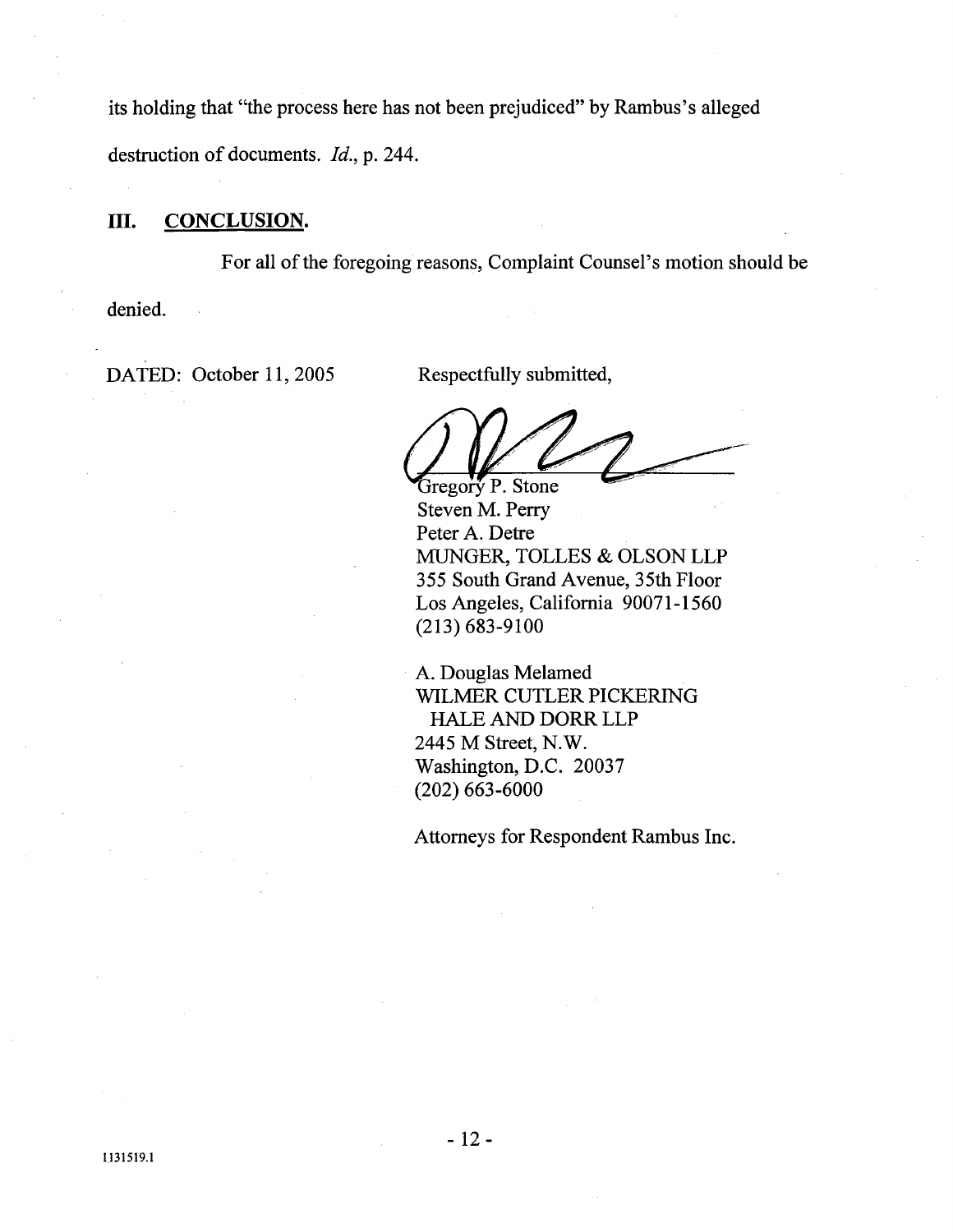From: Sent: To: Subject: garrett (Billy Garrett) Friday. March OS, 1993 11 :15 AM crisp (Richard Crisp) Jedec Notes (forgot to put you on the orignal dis. list sorry!)

### . Trip report from JEDEC 3/3 and 3/4

Probably the most interesting thing I heard was from two people from Mosel/Vitelic (John Fulton, Senior Director of Sales and Rajit Shah, director of Marketing). The are doing a 4M SDRAM with "graphics features". It will likely run at 75MHz, but they want to get to 100MHz. It will be by 16. As for graphics features, I assume many of the VRAM features, without the SAM port (or silicon). [Write per bit, block-writes, etc.]

This part will likely have good performance and be very good for graphics. A 4M VRAM has 50MB/See on the Parallel port and 100MB/See on the Serial port. Users only need apout 50MB/Sec on the serial port. The SDRAM would likely cost less and provide about the<br>same functionality as VRAM without the serial port. Unless they get above 100MHz, performance will be about the same.

JEDEC is not currently working on this part, users are asking for it and companies like Vitelic are going to supply it. I overheard a conversation where Vitelic was making a sweep next week talking to DEC, Number 9, Tseng Labs, ATI, Matrox, etc. It will be interesting to see if we can get a copy of their presentation to one of the above the following week

What will help us most with customers to counter this part will be 1) to have parts running at full speed in a demonstrated system and 2) established market pricing in line with what we have been saying.

Another interesting thing came from IBM re:patent policy. They will NOT discuss patents in JEDEC.. If they were to notify the committee about some patents, then people could argue that other patents may not apply (since IBM did not submit that patent). If they bring up someone else's patent, then someone could argue that IBM gave validity to the claims in that patent since they brought it up. Therefore, they will not discuss patents that they have, or are in process nor will they acknowledge anything about<br>anyone else's patent. This is not against JEDEC rules. The rules ask members to make the committee aware of any patents they may relate to standardization issues, and let everyone else know about them.

IT DOES NOT REQUIRE YOU TO DO SO. IBM chooses not to do so.

Howard Susman did not attend, but Desi was there and now with VTI (VLSI technology). Howard voted, and sent in comments.

Most SDRAM issues have been settled and are being forwarded to council for approval (only one issue: the state diagram, remains).<br>It is felt that council will have substantial editorial comments, but they feel that by

getting it to council in May, they will have time to resolve the issues and get it passed by September.

The committee will also prepare a press release on the finalization of the Sync DRA standard. I think we should make some public comments on it as soon as it becomes public.

Discussions have started on Sync VRAMs (proposal from Toshiba for a 8M part, 120 pins!). They are starting on 64Mb SDRAM proposals, pin count, number of banks (54 pins, 4 banks) .

The current SDRAM "specification" exists as a collections of 15 or more "ballots", each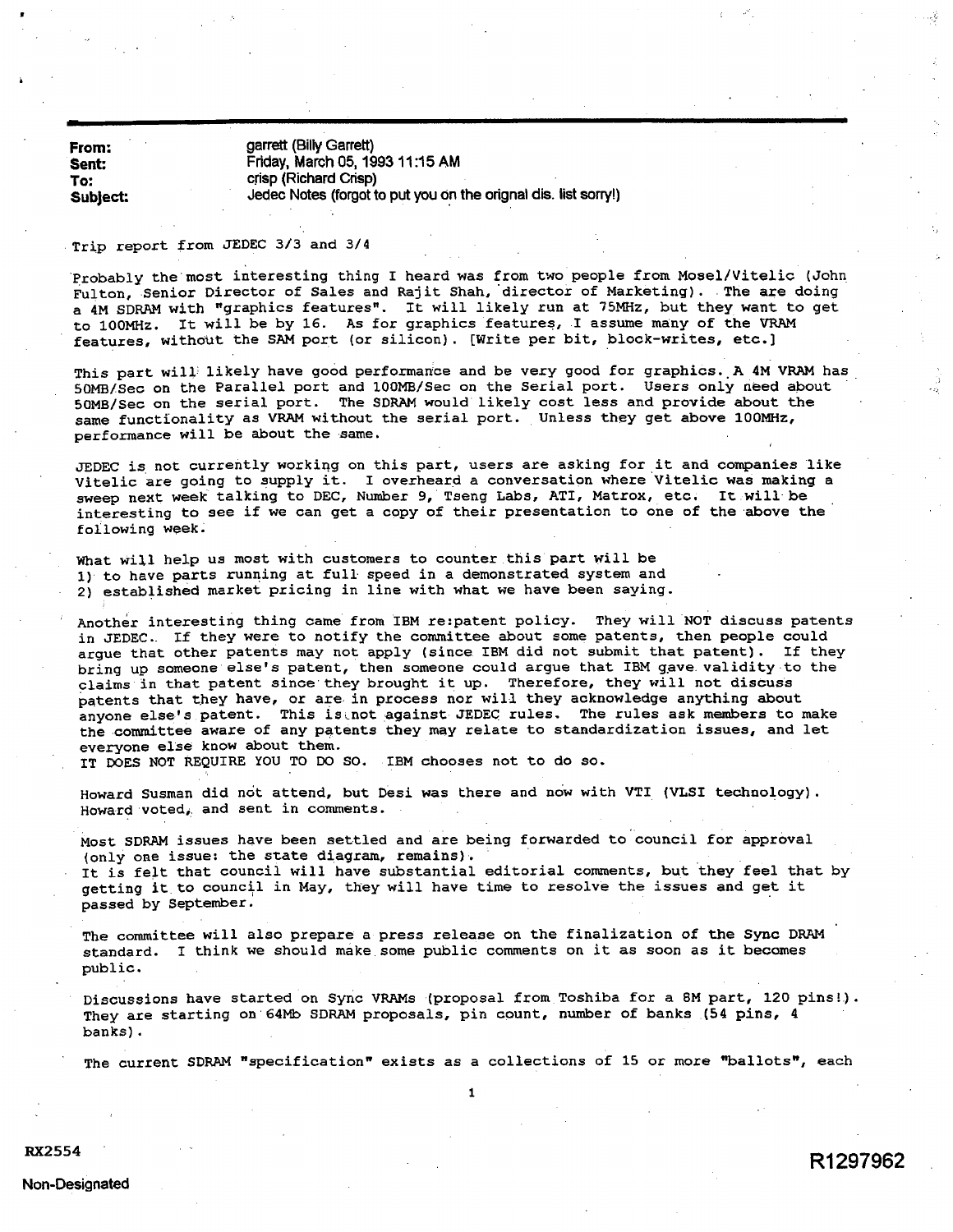standardizing one item at a time. There is a standard on package type (44 pin TSOP II)<br>for the x8,x9 device and one for the x4 (note that there is not one for the x16). Anyway, it is hard for me to tell what this will become, since I do not have copies of Anyway, it is hard for me of the mattend all the meetings). JECEC does not, as of<br>all the existing ballots (I did not attend all the meetings). JECEC does not, as of yet, have a single specification that can be handed out. It does cover a wide variety of possible implementations (like one or more banks)

 $\overline{2}$ 

R1297963